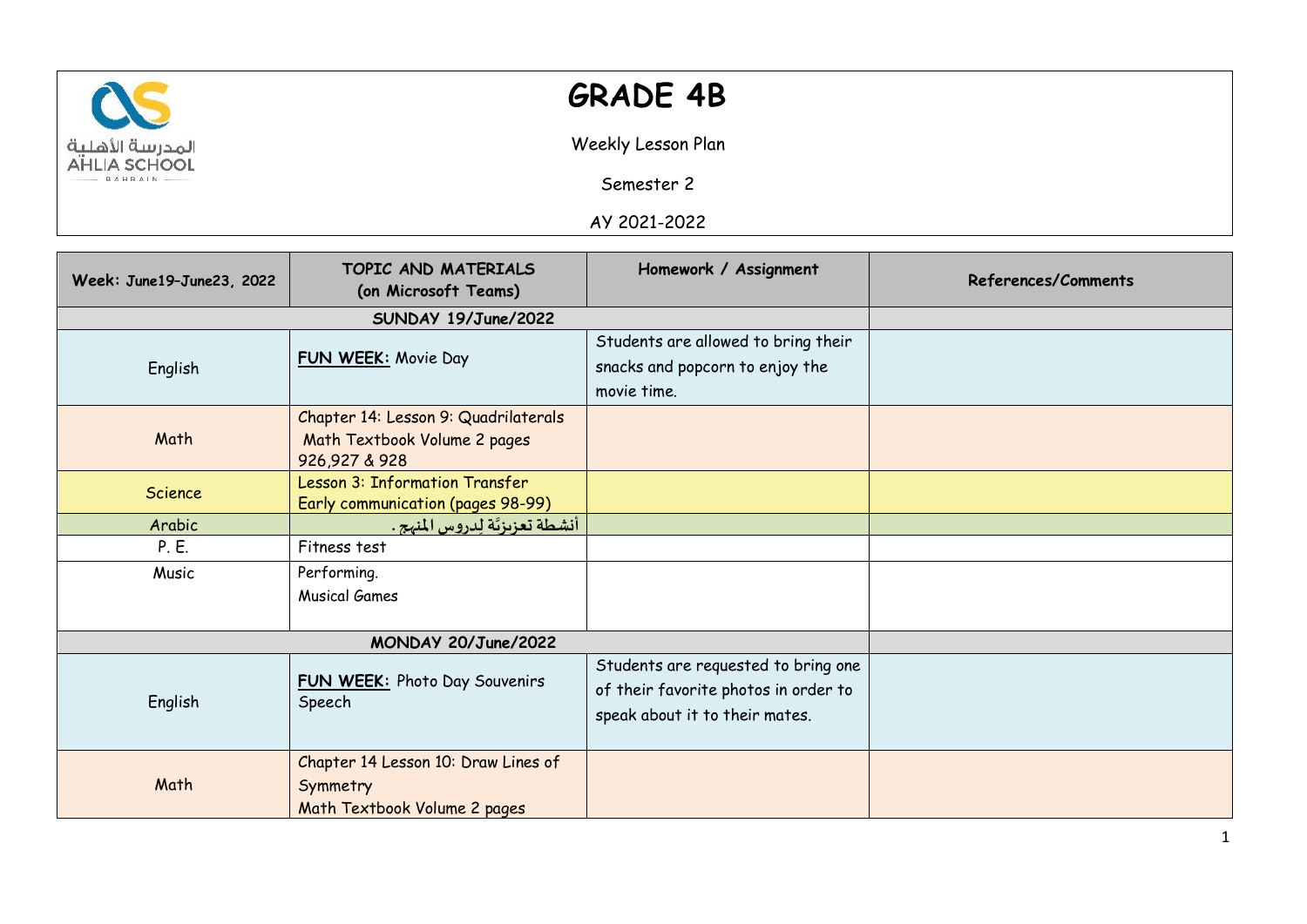|                        | 931,932 & 933                                                                                                                 |                                                                                                                                                                                                                                                                                                                                                                                                                              |  |
|------------------------|-------------------------------------------------------------------------------------------------------------------------------|------------------------------------------------------------------------------------------------------------------------------------------------------------------------------------------------------------------------------------------------------------------------------------------------------------------------------------------------------------------------------------------------------------------------------|--|
|                        | <b>Lesson 3: Information Transfer</b>                                                                                         |                                                                                                                                                                                                                                                                                                                                                                                                                              |  |
| Science                | Morse Code Message (pages 100-101)                                                                                            |                                                                                                                                                                                                                                                                                                                                                                                                                              |  |
|                        |                                                                                                                               |                                                                                                                                                                                                                                                                                                                                                                                                                              |  |
| Arabic                 | أنشطة تعزيزتَة لدروس المنهج .                                                                                                 |                                                                                                                                                                                                                                                                                                                                                                                                                              |  |
| French                 | Small teacher presentation                                                                                                    |                                                                                                                                                                                                                                                                                                                                                                                                                              |  |
|                        | continuation:                                                                                                                 |                                                                                                                                                                                                                                                                                                                                                                                                                              |  |
|                        | Le verbe être // Le verbe avoir// Les                                                                                         |                                                                                                                                                                                                                                                                                                                                                                                                                              |  |
|                        | verbes du premier groupe.                                                                                                     |                                                                                                                                                                                                                                                                                                                                                                                                                              |  |
| <b>Islamic Studies</b> | تلخيص مقطع مرئي لقصص أحد الأنبياء.                                                                                            |                                                                                                                                                                                                                                                                                                                                                                                                                              |  |
| TUESDAY 21/June/2022   |                                                                                                                               |                                                                                                                                                                                                                                                                                                                                                                                                                              |  |
| English                | <b>FUN WEEK:</b> Cooking Competition                                                                                          | Students will bring their favorite<br>food ingredients. Group Work will<br>be assigned by the teacher. Each<br>member of the group will bring his /<br>her assigned ingredient. Students<br>will print or write on a paper the<br>ingredients of their dish to show to<br>the judges.<br>P.S: Knives, Forks, and any<br>dangerous metal tools are Strictly<br>not allowed. Only Spoons /<br>plates/plastic pots are allowed. |  |
| Math                   | Chapter14 Lesson 11: Problem-Solving<br>Investigation Strategy: Make a model<br>Math Textbook Volume 2 pages<br>937,938 & 939 |                                                                                                                                                                                                                                                                                                                                                                                                                              |  |
| Science                | Lesson 3: Information Transfer                                                                                                |                                                                                                                                                                                                                                                                                                                                                                                                                              |  |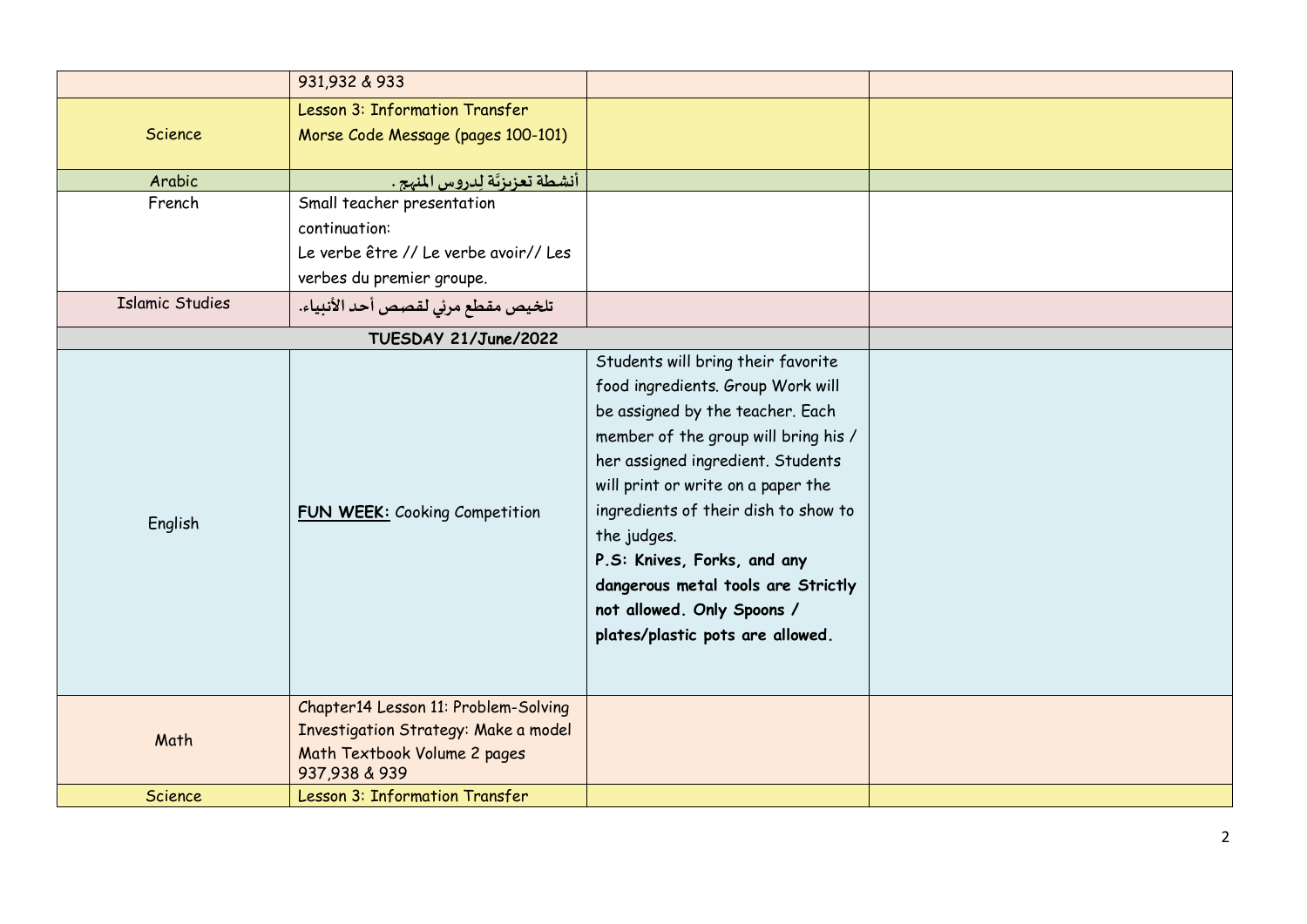|                | <b>Advances in Communication</b>                                                                                          |          |
|----------------|---------------------------------------------------------------------------------------------------------------------------|----------|
|                | <b>Technology (102-104)</b>                                                                                               |          |
| Arabic         | أنشطة تعزيزتَة لدروس المنهج .                                                                                             |          |
| Art            | Portrait                                                                                                                  |          |
| P. E.          | Fitness test                                                                                                              |          |
|                | WEDNESDAY 22/June/2022                                                                                                    |          |
| English        | FUN WEEK: Final Rehearsals of the<br>play + activities                                                                    |          |
| Math           | Chapter14 Lesson 11: Problem-Solving<br>Investigation Strategy: Make a model<br>Math Textbook Volume 2 pages 939 &<br>940 |          |
| Science        | Lesson 3: Information Transfer<br><b>Advances in Communication</b><br>Technology (102-104) continue (pages<br>$105 - 106$ |          |
| Arabic         | أنشطة تعزيزيَّة لِدروس المنهج .                                                                                           |          |
| French         | Small teacher presentation<br>continuation:<br>Le verbe être // Le verbe avoir// Les<br>verbes du premier groupe.         | C Bonnes |
| Social Studies | المواد الاجتماعية :<br>التجارة في مملكة البحرين ص 76                                                                      |          |